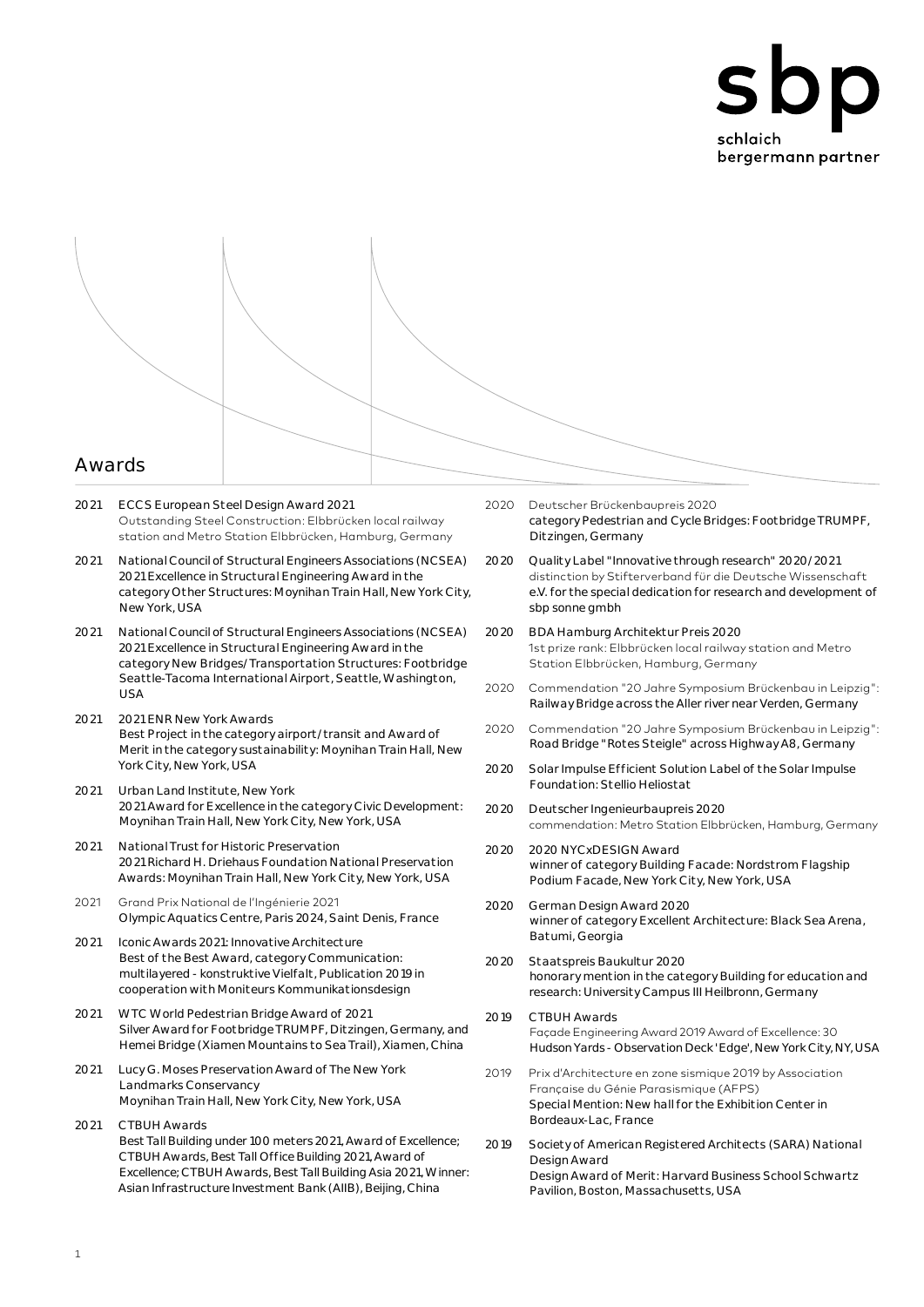

- 2019 Society of American Registered Architects New York (SARA NY) Design Award of Honor: Harvard Business School Schwartz Pavilion, Boston, Massachusetts, USA
- 2019 AIA New York State Honor Award: Harvard Business School Schwartz Pavilion, Boston, Massachusetts, USA
- 2019 Structural Awards 2019 Supreme Award for Structural Engineering Excellence and Award for Long Span Structures: Tottenham Hotspur Stadium, London, Great Britain
- 2019 2019 Structural Steel Design Awards one of five Awards, and Project of the Year: Tottenham Hotspur Stadium, London, Great Britain
- 2019 Prix Régional de la Construction Bois en Pays de la Loire winner of category Aménagement (transportation): Footbridge Laval, France
- 2019 2019 Toronto Urban Design Awards Award of Merit, category Special Jury Award for Catalytic Infrastructure: Port Lands Bridges, Toronto, Canada (incl. Port Lands Flood Protection & Enabling Infrastructure Project (PLFPEIP) - Bridge Design and Engineering)
- 2019 2019 SEAoNY Excellence in Structural Engineering category other structures: 20 Hudson Yards - Art Wall, New York City, USA
- 2019 materialPREIS 2019 category material, 1. award: Footbridge TRUMPF, Ditzingen, Germany
- 2019 IALD International Lighting Design Award 2019 Award of Excellence: Bridges in Riedlingen, Germany (one road bridge and two footbridges)
- 2019 Deutscher Lichtdesign-Preis 2019 category Exterior Lighting / Staging: Bridges in Riedlingen, Germany (one road bridge and two footbridges)
- 2019 Ulrich Finsterwalder Ingenieurbaupreis 2019 commendation: Footbridge TRUMPF, Ditzingen, Germany
- 2019 Ingenieurpreis des Deutschen Stahlbaues 2019 category buildings, award: Glass roof Capital Land Suzhou (Jinji Lake), Suzhou, China
- 2019 Ingenieurpreis des Deutschen Stahlbaues 2019 category bridges, award: Getwingbrücke Zermatt, Switzerland
- 2019 German Design Award 2019 Special Mention: Schierker Feuerstein Arena, Schierke, Germany
- 2018 Bauwerk des Jahres 2018 ("Building of the year") of AIV Hamburg: Metro Station Elbbrücken, Hamburg, Germany
- 2018 Stahl-Innovationspreis 2018 category Stahl im Bauwesen, 1st prize: Metro Station Elbbrücken, Hamburg, Germany
- 2018 2018 NYCxDESIGN Award category outdoor/urban landscape, honoree: City of Dreams Pavilion Cast & Place, New York City, New York, USA
- 2018 CSP Plaza Award 2018 Globalization Contribution Award: for the outstanding contribution to the globalization of CSP (Concentrated Solar Power)
- 2018 Deutscher Ingenieurbaupreis 2018 commendation: Road Bridge "Rotes Steigle" across Highway A8, Stuttgart, Germany
- 2018 Deutscher Brückenbaupreis 2018 category highway and railway bridges: Bleichinsel Bridge Heilbronn, Germany
- 2017 Mejor Obra Pública (Best Public Work) 2017 by Colegio de Ingenieros de Caminos, Canales y Puertos de Madrid: Stadium Wanda Metropolitano, Madrid, Spain
- 2017 WAFX Prize 2017 category Building Technology: Energy and Future Storage Tower, Heidelberg, Germany
- 2017 Footbridge Awards 2017 category medium span, joint winner: Weinbergbrücke - Federal Garden Show 2015 Havel Region, Rathenow, Germany
- 2017 CSP Plaza Award 2017 Technology Innovation Award: Stellio Heliostat first CSP award ever in China
- 2017 Ingenieurpreis des Deutschen Stahlbaues 2017 category bridges, winner: Railway Bridge across the Aller river near Verden, Germany; commendation: Passerelle de la Paix, Lyon, France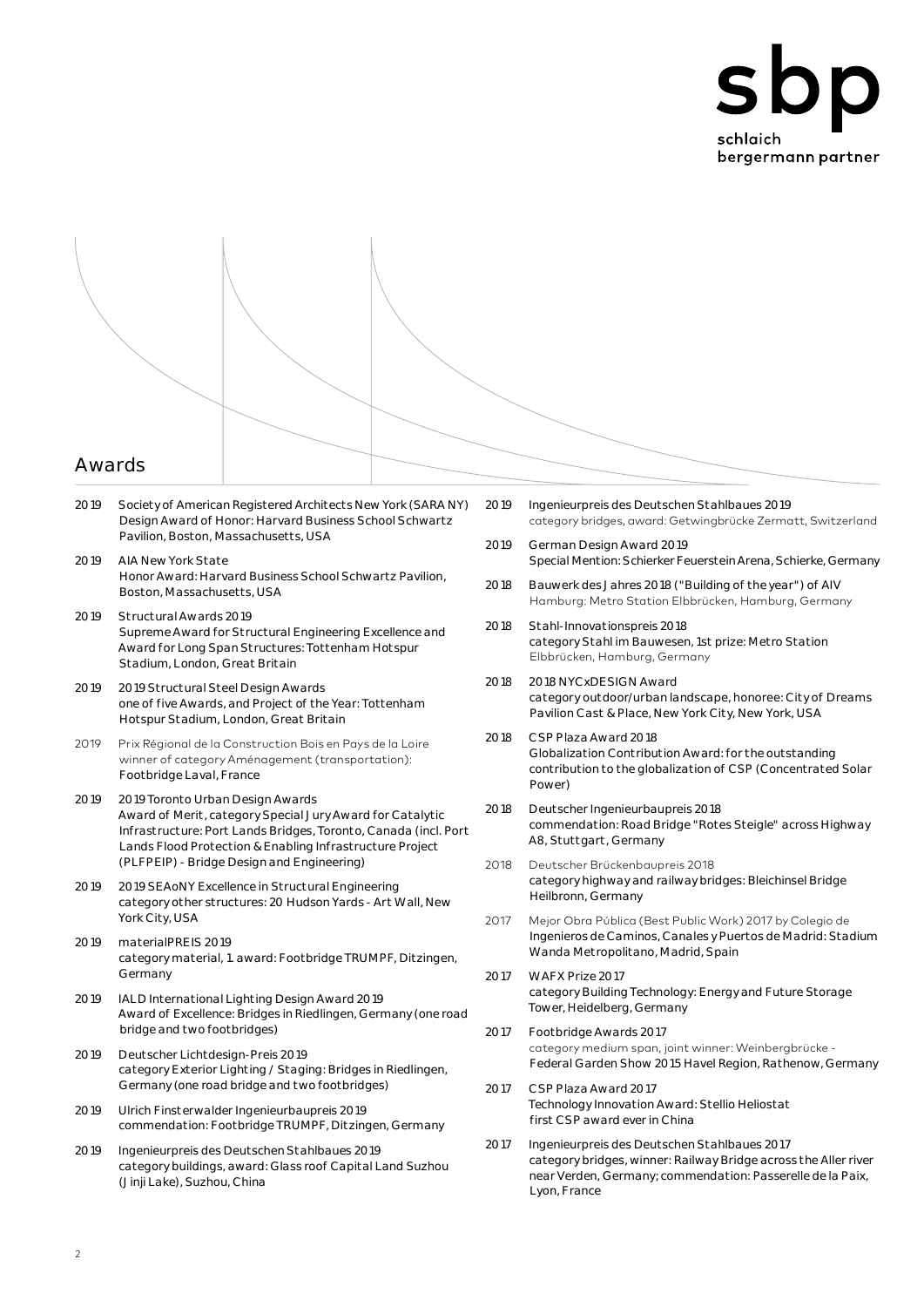



- 2017 AIA New York State Award of Citation: Duke University West Union Bridge, Durham, North Carolina, USA
- 2016 AIA North Carolina Honor Award: Duke University West Union Bridge, Durham, North Carolina, USA
- 2016 Ulrich Finsterwalder Ingenieurbaupreis 2017 commendation: Tram Stop at Berlin Main Train Station, Germany
- 2016 Stadium of the Year Competition 2016 2. Position of Public Vote: Stadium FK Krasnodar, Russia 3. Position of Jury Vote: Stadium FK Krasnodar, Russia
- 2016 CSP Today International Awards 2016 category CSP Engineering Performance Award 2016, winner: sbp sonne for developing the analysis tool sbpRAY and optimizing Stellio solar fields
- 2016 Deutscher Ingenieurbaupreis 2016 commendation: Weinbergbrücke - Federal Garden Show 2015 Havel Region, Rathenow, Germany shortlist: Exzenterhaus Bochum, Germany; Tram Stop at Berlin Main Train Station, Germany
- 2016 Quality Label "Innovative through research" 2016/2017 distinction by Stifterverband für die Deutsche Wissenschaft e.V. for the special dedication for research and development of sbp sonne gmbh
- 2016 Progressive Architecture Awards 2016 one of five winners: Artes Amant - Private Art Gallery in Brooklyn, New York, USA
- 2015 Prix National de la Construction Bois 2015 category structures, 1st prize: Bridge to Mont Saint-Michel, France
- 2015 Équerre d'argent 2015 category bridge construction, winner: Bridge to Mont Saint-Michel, France
- 2015 SolarPACES 2015 Technology Innovation Award Stellio Heliostat
- 2015 Trophées Eiffel d'architecture acier 2015 category bridges, winner: Bridge to Mont Saint-Michel, France
- 2015 European Steel Design Awards 2015 Award of Excellence, Public and Cultural Category, Winner: Arena da Amazônia, Manaus, Brazil
- 2015 Ingenieurpreis des Deutschen Stahlbaues 2015 category buildings, winner: Canopy for exit of customer center of Autostadt in Wolfsburg, Germany category buildings, commendation: Stadium Maracanã (Estádio Jornalista Mário Filho), Rio de Janeiro, Brazil
- 2015 Ulrich Finsterwalder Ingenieurbaupreis 2015 commendation: Ultimate Trough Testloop, California, USA commendation: Railway Bridge Grubental, new railway route Ebensfeld - Erfurt, Germany
- 2014 Stadium of the Year Competition 2014 1. Position of Jury Vote: Hazza Bin Zayed Stadium, Al Ain, Abu Dhabi, UAE 2. Position of Jury Vote: Arena da Amazônia, Manaus, Brazil
- 2014 Footbridge Awards 2014 category short span, highly commended: Footbridge Bleichwiese Backnang, Germany category medium span, highly commended: Bridge Sculpture "Slinky springs to fame", Oberhausen, Germany Jonathan Speirs Footbridge Lighting Award, highly commended: Bridge Sculpture "Slinky springs to fame", Oberhausen, Germany
- 2014 NSBA 2014 Steel Bridge Competition category Special Purpose, Bridge Award for outstanding design in structural steel - structural design: Phyllis Tilley Memorial Bridge, Fort Worth, Texas, USA category Special Purpose, Merit Award for outstanding design in structural steel - structural design: Christina and John Markey Memorial Bridge, Revere, Massachusetts, USA
- 2014 Quality Label "Innovative through research" 2014/2015 distinction by Stifterverband für die Deutsche Wissenschaft e.V. for the special dedication for research and development of sbp sonne gmbh
- 2014 Preis des Deutschen Stahlbaues 2014 commendation: Dongguan Gymnasium, Dongguan, China commendation: Porsche Pavilion Autostadt Wolfsburg, Germany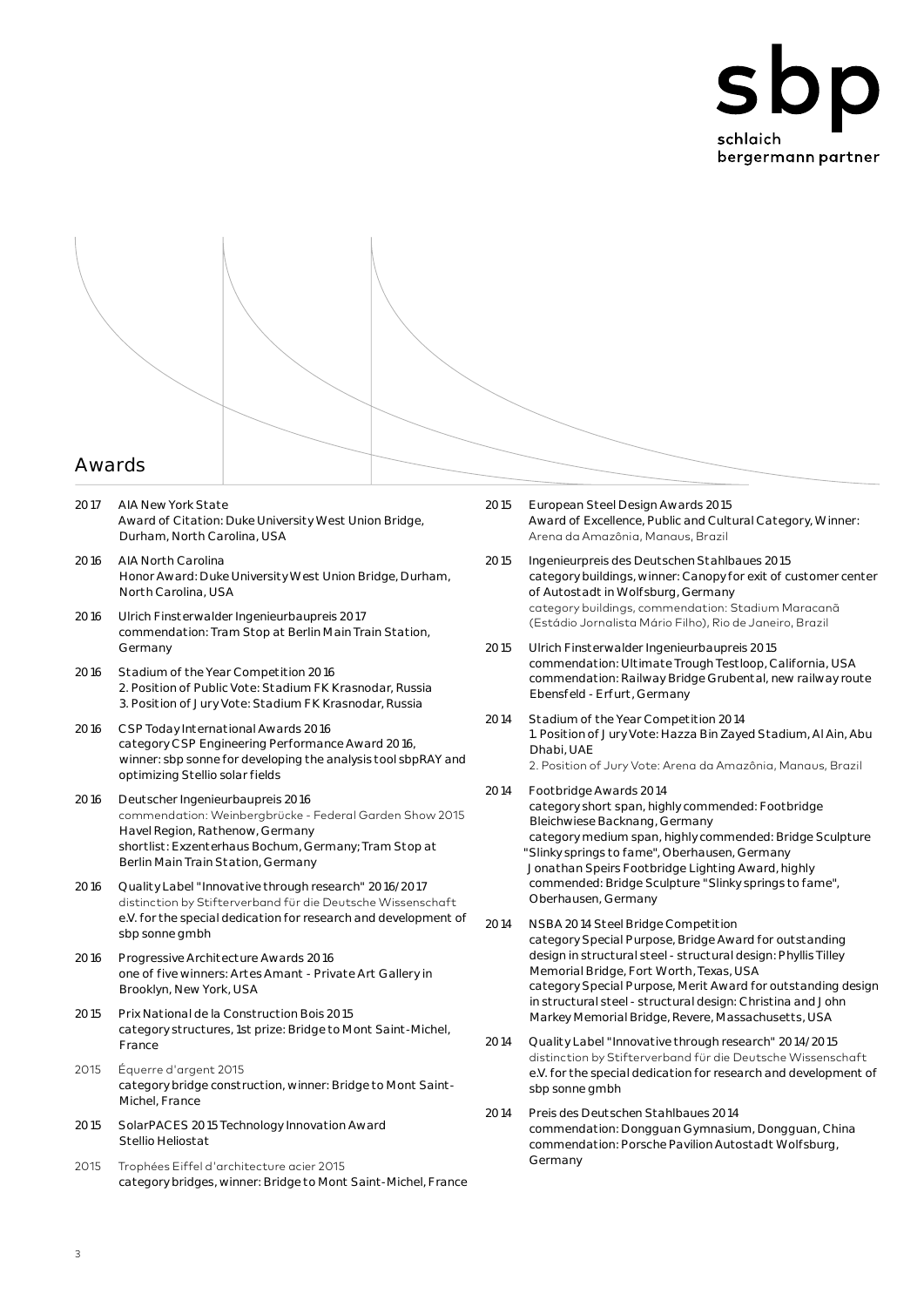



- 2014 Deutscher Brückenbaupreis 2014 category road and railway bridges: Railway Bridge Gänsebachtal, Erfurt - Leipzig/Halle, new railway route, Germany
- 2014 2014 SEAoNY Excellence in Structural Engineering category other structures: Consol Energy Wingtip Bridge (BoyScouts Bridge), Glen Jean, West Virginia, USA
- 2014 AIA 2014 Design Awards Project Merit Award: Sinthian Cultural Center and Artists' Residence, Sinthian, Senegal
- 2013 CSP Today International Awards 2013 CSP Engineering Performance Award: design of steel structures for concentrated solar thermal power systems
- 2013 IOC/IAKS Award 2013 category Major Outdoor Stadiums, Gold: Bao'an Stadium Shenzhen, China category Major Outdoor Stadiums, Bronze: National Stadium Warsaw, Poland category Pools and Wellness Facilitites, Gold: SOSC Shanghai Oriental Sports Center, Shanghai, China
- 2013 BSA Design Awards 2013 Honor Awards for Design Excellence: East River 34th Street Ferry Terminal, New York, USA
- 2013 SolarPACES 2013 Technology Innovation Award Ultimate Trough® parabolic trough collector
- 2013 2013 Engineering Excellence Awards American Council of Engineering: National Recognition Award ACEC Texas: Eminent Conceptor ACEC Texas: Structural Systems, Gold Medal Winner Phyllis Tilley Memorial Bridge, Fort Worth, Texas, USA
- 2013 ENR Global Best Projects Awards best project: Rehabilitation Stadium BC Place, Vancouver, Canada
- 2012 Ingenieurpreis des Deutschen Stahlbaues 2013 category buildings, commendation: National Stadium Warsaw, Poland category buildings, commendation: Porsche Pavilion Autostadt Wolfsburg, Germany
- 2012 Award of Excellence Tensile Structures National Stadium Warsaw, Poland
- 2012 Outstanding Achievement Award Tensile Structures National Sports Complex Olimpiyskiy, Kiev, Ukraine
- 2012 IFAI International Achievement Awards 2012 category Miscellaneous, Award of Excellence: BC Place, Vancouver, Canada
- 2012 13. Ingenieurbau-Preis National Stadium Warsaw, Poland
- 2012 Daylight Spaces 2012 honorary mention: Christlicher Garten Berlin, Germany
- 2012 ECCS Award for steel bridges 2012 certificate of merit: Bridge Sculpture "Slinky springs to fame", Oberhausen, Germany
- 2012 Designpreis Automotive Brand Award 2012 ,,Best of Best - Architektur": Porsche Pavilion Autostadt Wolfsburg, Germany
- 2012 Stahl-Innovationspreis 2012 category Bauteile und Systeme aus Stahl für das Bauen, 1st prize: Bridge Sculpture "Slinky springs to fame", Oberhausen, Germany
- 2012 World Stadium Awards 2012 egineering excellence in stadium development: Moses Mabhida Stadium, Durban, South Africa the best multifunctional stadium design: National Stadium Warsaw, Poland most innovative use of technology in stadium design: National Stadium Warsaw, Poland
- 2012 Global Holcim Innovation prize 2012 2nd prize: Smart Material Houses, International Building Exhibition (IBA) Hamburg, Germany
- 2012 CEEQA-Awards 2012 (Central & Eastern European Real Estate Quality Awards) National Stadium Warsaw, Poland
- 2011 IOC/IAKS Award 2011 Gold: Greenpoint Stadium, Cape Town, South Africa Silver: Soccer City Stadium, Johannesburg, South Africa Bronze: Nelson Mandela Bay Stadium, Port Elizabeth, South Africa
- 2011 2011 Chinese Gold Medal Award of Steel Structure Universiade Sports Center Shenzhen, China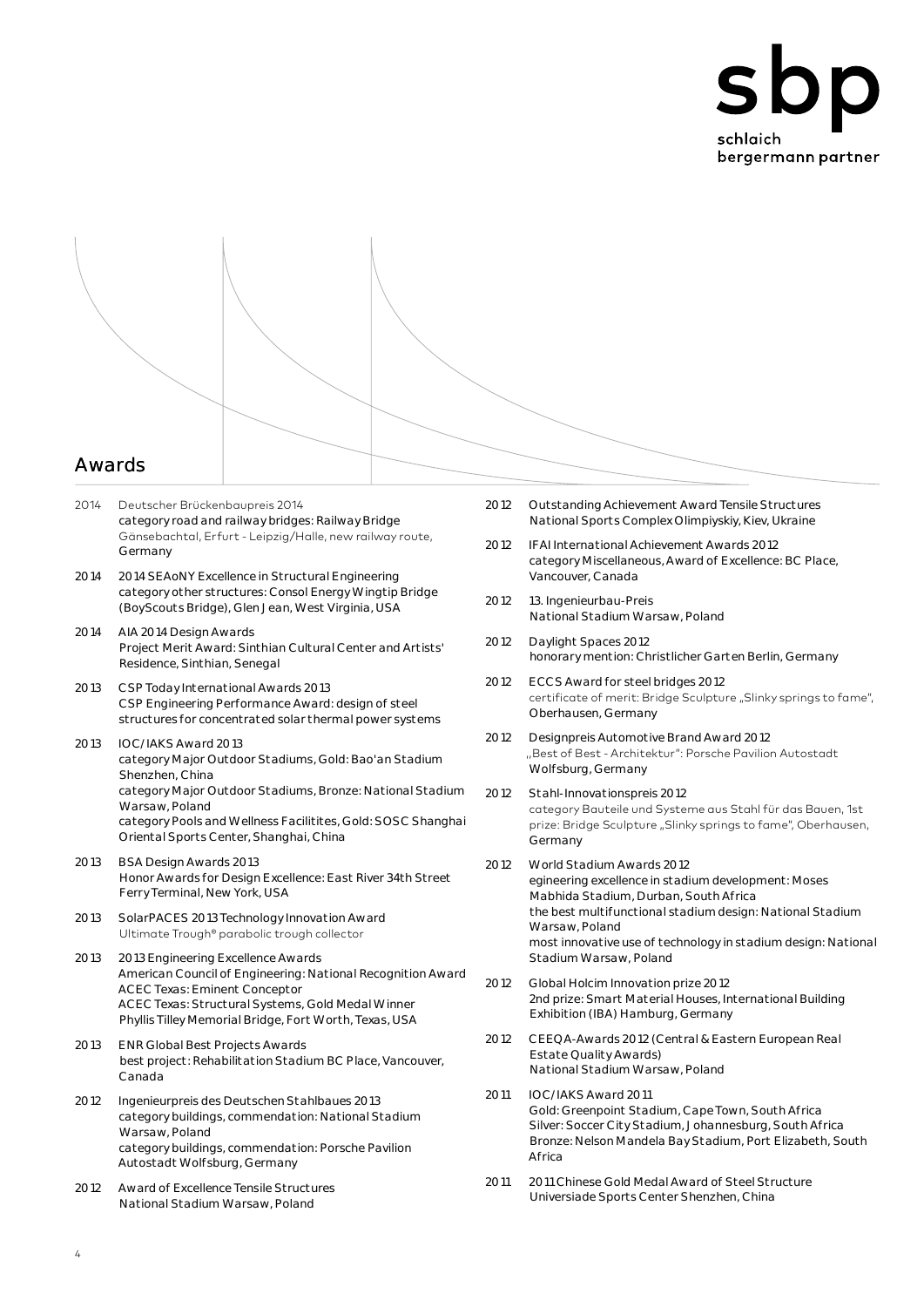

- 2011 2011 Chinese Excellent Design Award of Steel Structure Universiade Sports Center Shenzhen, China
- 2011 Supreme Award for Structural Excellence 2011 London Olympic Velodrome, Great Britain
- 2011 Better Public Building Award 2011 London Olympic Velodrome, Great Britain
- 2011 The Stadium Business Award 2011 winner: London Olympic Velodrome, Great Britain winner: Soccer City Stadium, Johannesburg, South Africa
- 2011 Regional Holcim Awards 2011 Europe Acknowledgement prize: Smart Material Houses, International Building Exhibition (IBA) Hamburg, Germany
- 2011 Footbridge Award 2011 winner: Footbridge Harbour Grimberg, Gelsenkirchen, Germany highly commended: Glass footbridge, Lisbon, Portugal highly commended: Passerelle La Défense, Paris, France
- 2010 SAISC, Steel Awards 2010 overall winner: Greenpoint Stadium, Cape Town, South Africa
- 2010 Preis des Deutschen Stahlbaues 2010 Greenpoint Stadium, Cape Town, South Africa
- 2010 Deutscher Brückenbaupreis 2010 category pedestrian and bcycle bridges: Footbridge Sassnitz, Germany
- 2010 ECCS Awards for steel bridges 2010 category pedestrian and cycle bridges: Footbridge Harbour Grimberg, Gelsenkirchen, Germany
- 2010 Green Good Design Award Climatic covers for commercial areas
- 2010 SolarPACES 2010 Technology Innovation Award EuroTrough parabolic trough collector
- 2010 CSP Today International Awards 2010 category CSP Innovation, winner: HelioTrough
- 2009 IOC/IAKS Award 2009, Silver Stadium Foshan, China
- 2009 Chinese National steel structure award 2009 Gymnasium of Universiade Sports Center Shenzhen, China
- 2009 Steel structure award of Province Canton 2009 Gymnasium of Universiade Sports Center Shenzhen, China
- 2009 Prix d`excéllence 2009, ICCA-Québec Nelson Mandela Bay Stadium, Port Elizabeth, South Africa
- 2009 SAISC Steel Awards 2009 category Sports Stadia, winner: Soccer City Stadium, Johannesburg, South Africa
- 2009 DETAIL Preis 2009 Monumento 11M, Madrid, Spain
- 2008 Best LIFE Environment Projects 2007-2008 by the European Commission one of 21 'Best of the Best projects': Super C - Students Service Center, RWTH Aachen, Germany
- 2008 Balthasar-Neumann-Preis 2008 Monumento 11M, Madrid, Spain
- 2008 Deutscher Brückenbaupreis 2008 category road and railway bridges: Humboldthafen Bridge, Berlin, Germany
- 2008 Footbridge Awards 2008 category technical - long span, highly recommended: Nesse Bridge Leer, Germany
- 2008 Waterfront Center Excellence: 2008 Annual Honor Award Liberty Bridge, Greenville, South Carolina, USA
- 2007 Outstanding Structure Award 2007 new roof of Commerzbank-Arena Frankfurt (former Waldstadion), Germany
- 2007 zumtobel group award Solar Updraft Tower
- 2006 Ingenieurbau-Preis 2006 Main Train Station, Berlin, Germany
- 2006 Outstanding Structure Award 2006 Central Bus Station (ZOB) Hamburg, Germany
- 2006 OCEA Award of Merit Liberty Bridge, Greenville, South Carolina, USA
- 2005 Footbridge Awards 2005 aesthetics (medium span), winner: Liberty Bridge, Greenville, South Carolina, USA technology (long span), winner: Footbridge across Gahlensche Strasse, Bochum, Germany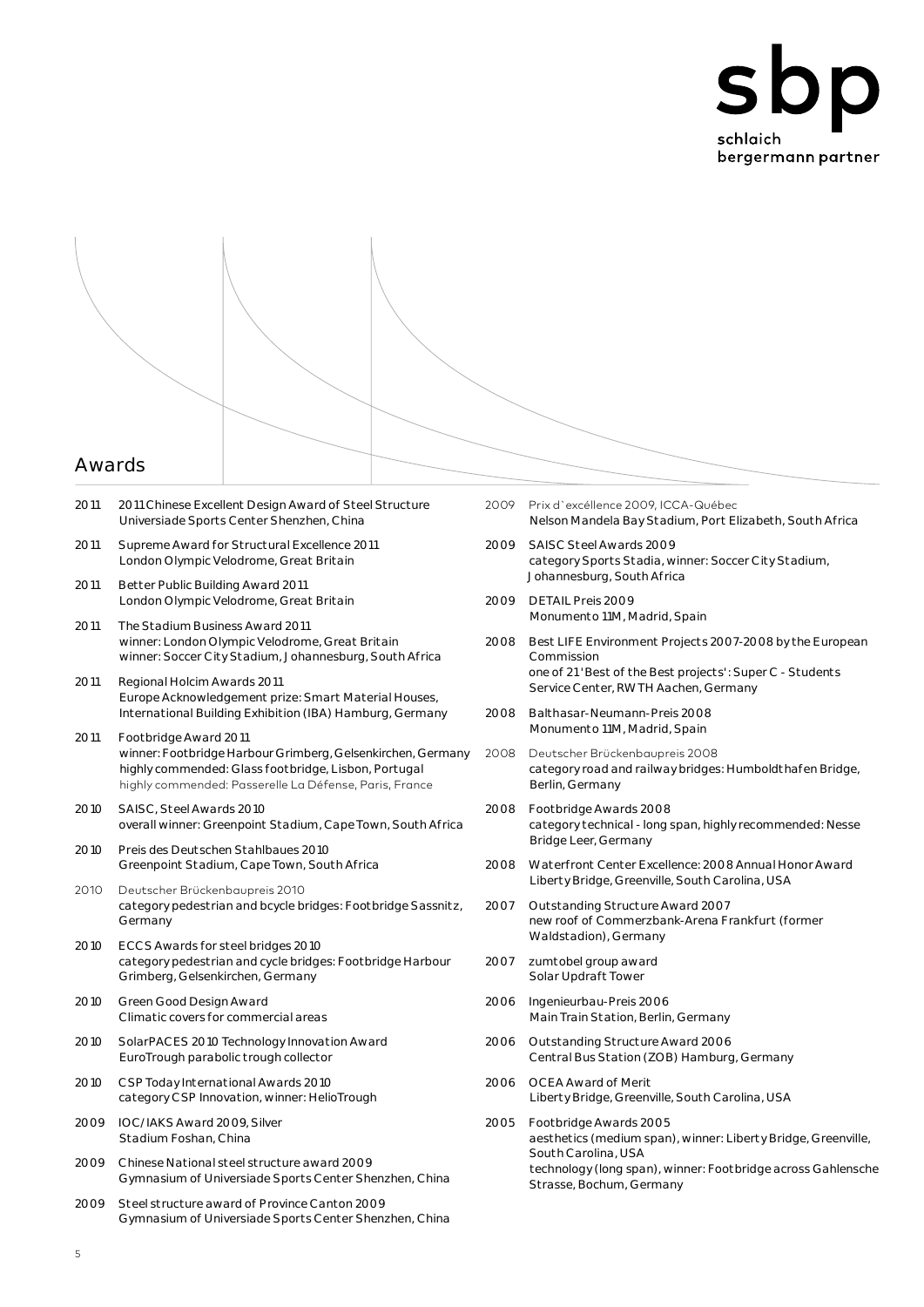

- 2005 Engineers' Society of Western Pennsylvania Arthur G. Hayden Medal Liberty Bridge, Greenville, South Carolina, USA 2004 Auszeichnung für Beispielhaftes Bauen City lightrail Heilbronn - glass canopy station plaza, Germany 2004 Ingenieurbau-Preis commendation: Footbridge across Gahlensche Strasse, Bochum, Germany 2003 AIV Architekten- und Ingenieurverein Hamburg: Bauwerk des Jahres 2003 Central Bus Station (ZOB) Hamburg, Germany 2003 Engineers' Society of Western Pennsylvania: Arthur G. Hayden Medal Footbridge over the Inner Harbour, Duisburg, Germany
- 2003 Hugo-Häring-Preis Panoramic Tower Killesberg, Stuttgart, Germany
- 2002 Ingenieurbau-Preis commendation: Panoramic Tower Killesberg, Stuttgart, Germany
- 2002 Footbridge Awards 2002 category technology - medium span: Footbridge over the Inner Harbour, Duisburg, Germany
- 2002 RENAULT traffic design award 2002 award: Werrekuss Bridge, Bad Oeynhausen, Germany award: Airport Leipzig/Halle, multi-storey parking garage, Germany award: City lightrail Heilbronn - glass canopy station plaza, Germany honorary mention: Footbridge across National Highway B 312, Reutlingen, Germany
- 2002 Auszeichnung für Beispielhaftes Bauen Panoramic Tower Killesberg, Stuttgart, Germany
- 2002 BDA Auszeichnung Guter Bauten City lightrail Heilbronn - glass canopy station plaza, Germany Protection Roof for Roman Bath Ruins, Badenweiler, Germany Panoramic Tower Killesberg, Stuttgart, Germany Glass roof Bosch Area, Stuttgart, Germany
- 2001 Preis Attestato Acai 2001 Roman Hot Springs in Baden near Vienna, Austria
- 2000 Holzbaupreis Nordrhein-Westfalen 2000 Training Academy Mont-Cenis, Herne, Germany
- 2000 Balthasar-Neumann-Preis 2000 Trade Fair Halls 8/9 and 13, Hanover, Germany
- 2000 Preis des Deutschen Stahlbaues 2000 award: Pedestrian Bridges EXPO 2000, Hanover, Germany commendation: Trade Fair Hall 13, Hanover, Germany
- 2000 RENAULT traffic design award 2000 award - footbridges: Footbridge over the Inner Harbour, Duisburg, Germany award - road bridges: Bridge over Nesenbach Valley, Stuttgart, Germany honorary mention - footbridges: Bike Path Bridge Minden (Glacis Bridge), Germany
- 1999 Architekturpreis Beton honorary mention: Glacis Bridge Ingolstadt, Germany
- 1999 BDA Auszeichnung Guter Bauten Lookout tower with footbridge Weil am Rhein, Germany
- 1998 Preis des Deutschen Stahlbaues 1998 Trade Fair Hall 26, Hanover, Germany
- 1998 Ingenieurbau-Preis 1998 Glacis Bridge Ingolstadt, Germany
- 1997 Besondere Auszeichnung des Europäischen Preises für Industriearchitektur Production Hall Škoda , Mladá Boleslav, Czech Republic
- 1996 Sächsischer Staatspreis für Architektur und Bauwesen 1996 Traffic Infrastructure New trade Fair Leipzig, Germany: Merkur Promenade, Merkur Bridge
- 1996 Ingenieurbau-Preis 1996 commendation: Trade Fair Hall 26, Hanover, Germany
- 1995 Rubans d'or, Catégorie Grands ouvrages d'art Grand prix du jury: Normandie Bridge - A 29
- 1994 Hugo-Häring-Preis Membrane roof Gottlieb Daimler Stadium, Stuttgart, Germany
- 1994 AIV Architekten- und Ingenieurverein Hamburg: Bauwerk des Jahres Wolfgang Meyer Sport Centre Hamburg-Stellingen, Germany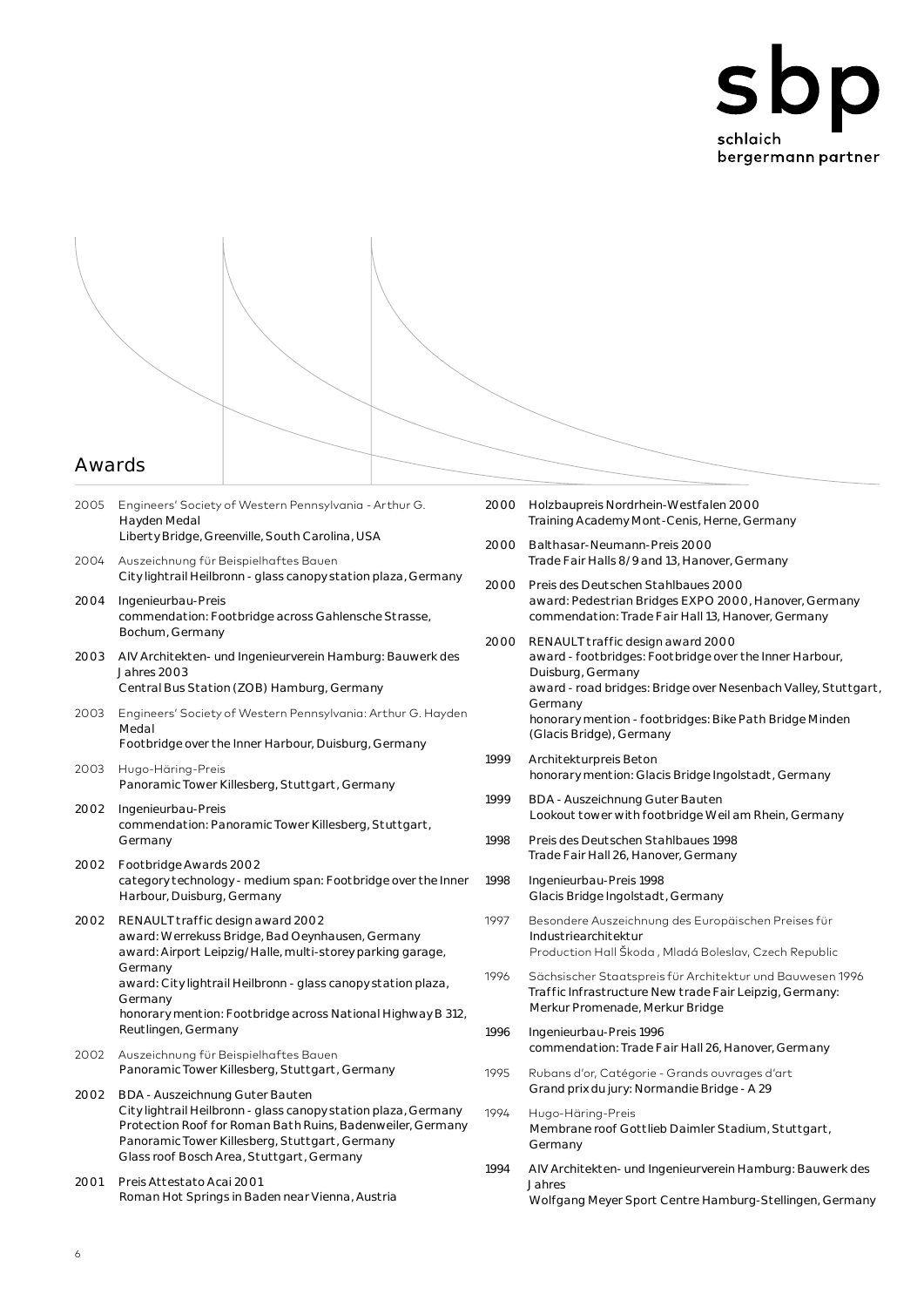



- 1993 Europäischer Stahlbaupreis Bundestag Plenary Hall, Bonn, Germany
- 1992 Deutscher Holzbaupreis 1992 Sport Complex Schorndorf-Oberberken, Germany
- 1991 Ingenieurbau-Preis 1990 Museum for Hamburg History, courtyard roof, Germany
- 1991 BDA Hugo-Häring-Preis Footbridge Lake Max Eyth, Stuttgart, Germany
- 1991 Stahl-Innovationspreis '91 2nd prize: Grid shells for plane load-bearing structures
- 1990 BDA Auszeichnung guter Bauten Footbridge Lake Max Eyth, Stuttgart, Germany
- 1990 FIP-Award for Outstanding Structures Footbridge over Rhine-Main-Danube Channel, Kelheim, Germany
- 1990 Mies-van-der-Rohe-Preis 1990 Museum for Hamburg History, courtyard roof, Germany
- 1989 Stahl-Innovationspreis, 89 1st prize: Parabolic concentrator
- 1988 Ingenieurbau-Preis 1988 commendation: Footbridge over Rhine-Main-Danube Channel, Kelheim, Germany
- 1988 Design Concept Award Williamsburg Bridge Replacement Competition
- 1987 pci Prestress Concrete Institute, State-of-the-Art Award Publication about precast and pre-stressed concrete
- 1983 Deutscher Architektur-Preis '83 Olympic Ice Rink Roof Munich, Germany
- 1983 BDA-Preis Bayern Olympic Ice Rink Roof Munich, Germany
- 1983 BDA-Preis Baden-Württemberg Europahalle Karlsruhe, Germany
- 1982 Preis des Deutschen Stahlbau-Verbandes Solar Updraft Tower, Manzanares, Spain
- 1979 Paul-Bonatz-Preis Redevelopment of lower castle garden, Stuttgart, Germany (with Leonhardt und Andrä, Stuttgart)